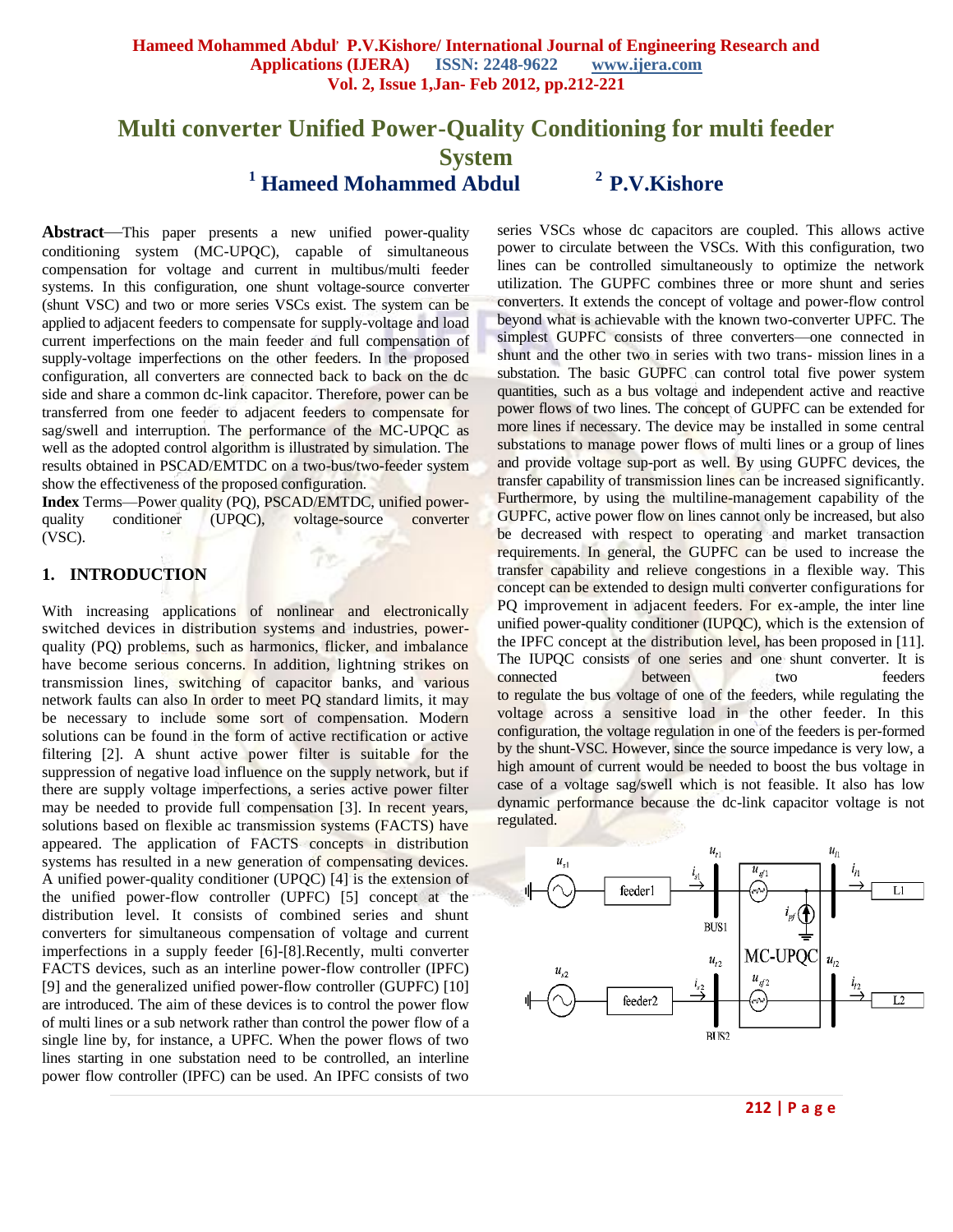Fig.1. Single-line diagram of a distribution system with an MC-UPOC.

In this paper, a new configuration of a UPQC called the multi converter unified power-quality conditioner (MC-UPQC) is presented. The system is extended by adding a series-VSC in an adjacent feeder. The proposed topology can be used for simultaneous compensation of voltage and current imperfections in both feeders by sharing power compensation capabilities between two adjacent feeders which are not connected. The system is also capable of compensating for interruptions without the need for a battery storage system and consequently without storage capacity limitations.

## **II. PROPOSED MC-UPQC SYSTEM**

#### A. Circuit Configuration

The single-line diagram of a distribution system with an MC-UPQC is shown in Fig. 1.

As shown in this figure, two feeders connected to two different substations supply the loads L1 and L2. The MC-UPQC is connected to two buses BUS1 and BUS2 with voltages of and respectively. The shunt part of the MC-UPQC is also connected to load L1 with a  $^{i}l1$  current of . Supply voltages are denoted  $b_1v^2$  and  $u_{s2}$  while load voltages are and Finally, feeder currents are denoted by and  $i_{s1}$  and  $i_{s2}$  load currents are an  $i_{l1}$ <sub>and</sub>  $i_{l2}$ .

Bus voltages and are distorted and may be subjected to sag/swell. The load L1 is a nonlinear/sensitive load which needs a pure sinusoidal voltage for proper operation while its current is non sinusoidal and contains harmonics. The load L2 is a sensitive/critical load which needs a purely sinusoidal voltage and must be fully protected against distortion, sag/swell, and interruption. These types of loads primarily include production industries and critical service providers, such as medical centers, airports, or broadcasting centers where voltage interruption can result in severe economical losses or human damages.

#### B. MC-UPQC Structure

The internal structure of the MC-UPQC is shown in Fig. 2. It consists of three VSCs (VSC1, VSC2, and VSC3) which are connected back to back through a common dc-link capacitor. In the proposed configuration, VSC1 is connected in series with BUS1 and VSC2 is connected in parallel with load L1 at the end of Feeder1. VSC3 is connected in series with BUS2 at the Feeder2 end. Each of the three VSCs in Fig. 2 is realized by a three-phase converter with a commutation reactor and high-pass output filter as shown in Fig. 3. The commutation reactor an dhigh-









pass output filter  $(R_f, C_f)$  are connected to prevent the flow of switching harmonics into the power supply.

As shown in Fig. 2, all converters are supplied from a common dclink capacitor and connected to the distribution system through a transformer. Secondary (distribution) sides of the series-connected transformers are directly connected in series with BUS1 and BUS2, and the secondary (distribution) side of the shunt-connected transformer is connected in parallel with load L1. The aims of the MC-UPQC shown in Fig. 2 are:

1) to regulate the load voltage  $(u_l)$  against sag/swell and disturbances in the system to protect the nonlinear/sensitive load  $L1$ ;

2) to regulate the load voltage  $u_{2}$  against sag/swell, interruption, and disturbances in the system to protect the sensitive/critical load  $L2$ ;

3) to compensate for the reactive and harmonic components of nonlinear load current  $(i_{l1})$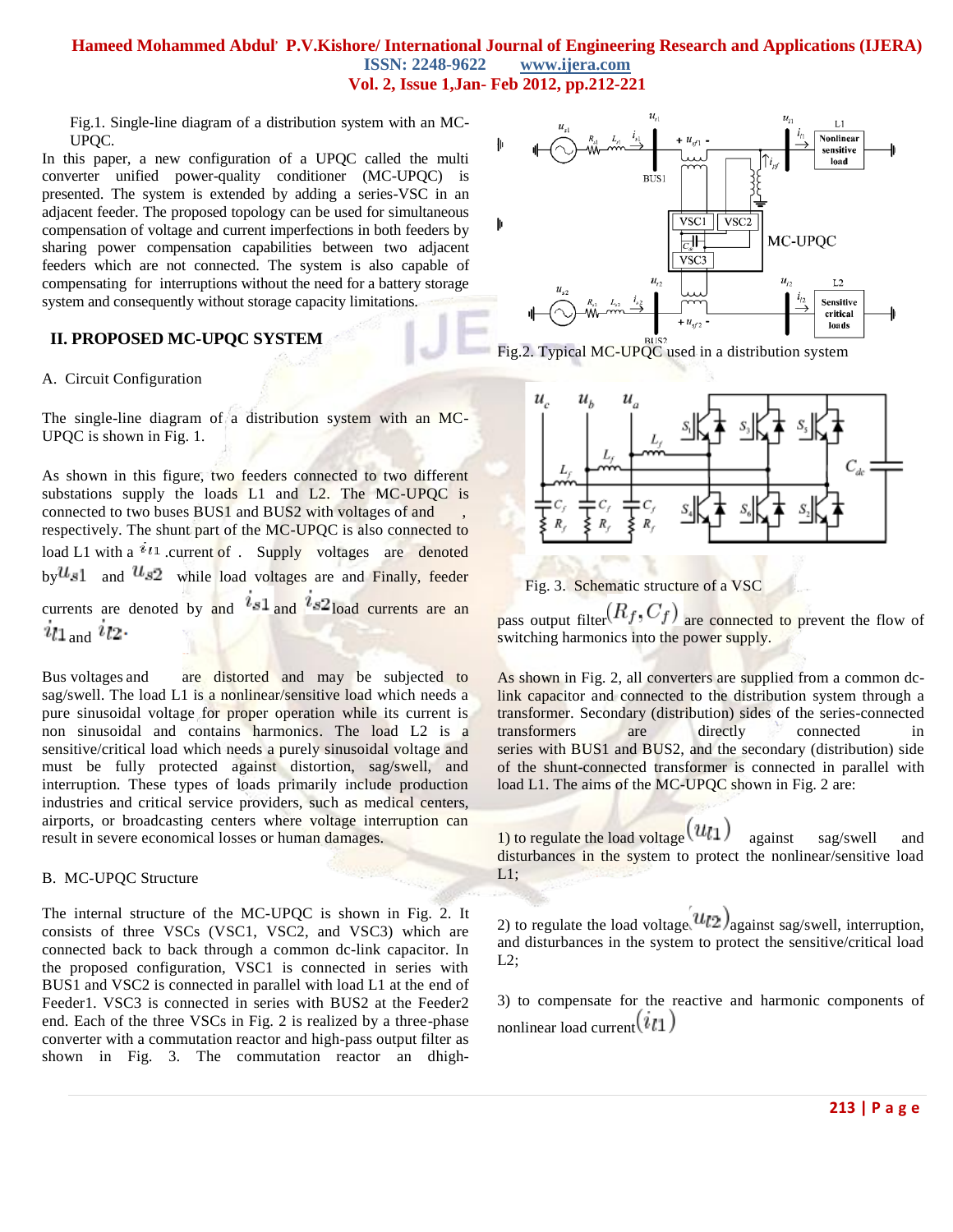In order to achieve these goals, series VSCs (i.e., VSC1 and VSC3) operate as voltage controllers while the shunt VSC (i.e., VSC2) operates as a current controller.

#### C. Control Strategy

As shown in Fig. 2, the MC-UPQC consists of two series VSCs and one shunt VSC which are controlled independently. The switching control strategy for series VSCs and the shunt VSC are selected to be sinusoidal pulsewidth-modulation (SPWM) voltage control and hysteresis current control, respectively. Details of the control algorithm, which are based on the method [12], will be discussed later. Shunt-VSC: Functions of the shunt-VSC are:

1) to compensate for the reactive component of load L1 cur-rent;



Fig.4. Control block diagram of the shunt VSC.

2) to compensate for the harmonic components of load L1 current;

3) to regulate the voltage of the common dc-link capacitor. Fig. 4 shows the control block diagram for the shunt VSC. The measured load current  $(i\iota_{\neg abc})_{is}$  transformed into the synchronous reference frame by using

$$
i_{l \to q0} = T_{abc}^{dq0} i_{l \to bc}.
$$
 (1)

where the transformation matrix is shown in (2), at the bottom of the page.

$$
T_{abc}^{dq0} = \frac{2}{3} \begin{bmatrix} \cos(\omega t) & \cos(\omega t - 120^{\circ}) & \cos(\omega t + 120^{\circ}) \\ -\sin(\omega t) & -\sin(\omega t - 120^{\circ}) & -\sin(\omega t + 120^{\circ}) \\ \frac{1}{2} & \frac{1}{2} & \frac{1}{2} \end{bmatrix} .
$$
 (2)

By this transform, the fundamental positive-sequence component, which is transformed into dc quantities in the and axes, can be easily extracted by low-pass filters (LPFs). Also, all harmonic components are transformed into ac quantities with a fundamental frequency shift

$$
i_{l,d} = i_{l,d} + i_{l,d}
$$
  
\n
$$
i_{l,q} = i_{l,q} + i_{l,q}
$$
  
\n(3)

where  $i_{\ell}d$ ,  $i_{\ell}q$  are  $d - q$  components of load current, are dc components, and  $i \ell \rightarrow i \ell$  are the ac components of  $i_{l\_d}$  and  $i_{l-q}$ .

If is the feeder current and  $^{1}Pf$  is the shunt VSC current and knowing  $i_s = i_l - i_{pf}$ , then  $d - q$  components of the shunt VSC reference current are defined as follows:

$$
i_{pf\_q}^{\text{ref}} = i_{l\_q}
$$
  
\n
$$
i_{pf\_q}^{\text{ref}} = i_{l\_q}
$$
 (5)

(6)Consequently, the  $d - q$  components of the feeder current are

$$
i_{s,d} = i_{l,d}
$$
  
\n
$$
i_{s,q} = 0.
$$
  
\n(7)  
\n(8)



Fig.5. Control block diagram of the series VSC.

This means that there are no harmonic and reactive components in the feeder current. Switching losses cause the dc-link capacitor voltage to decrease. Other disturbances, such as the sudden variation of load, can also affect the dc link. In order to regulate the dc-link capacitor voltage, a proportional-integral (PI) controller is used as shown in Fig. 4. The input of the PI controller is the error between the actual capacitor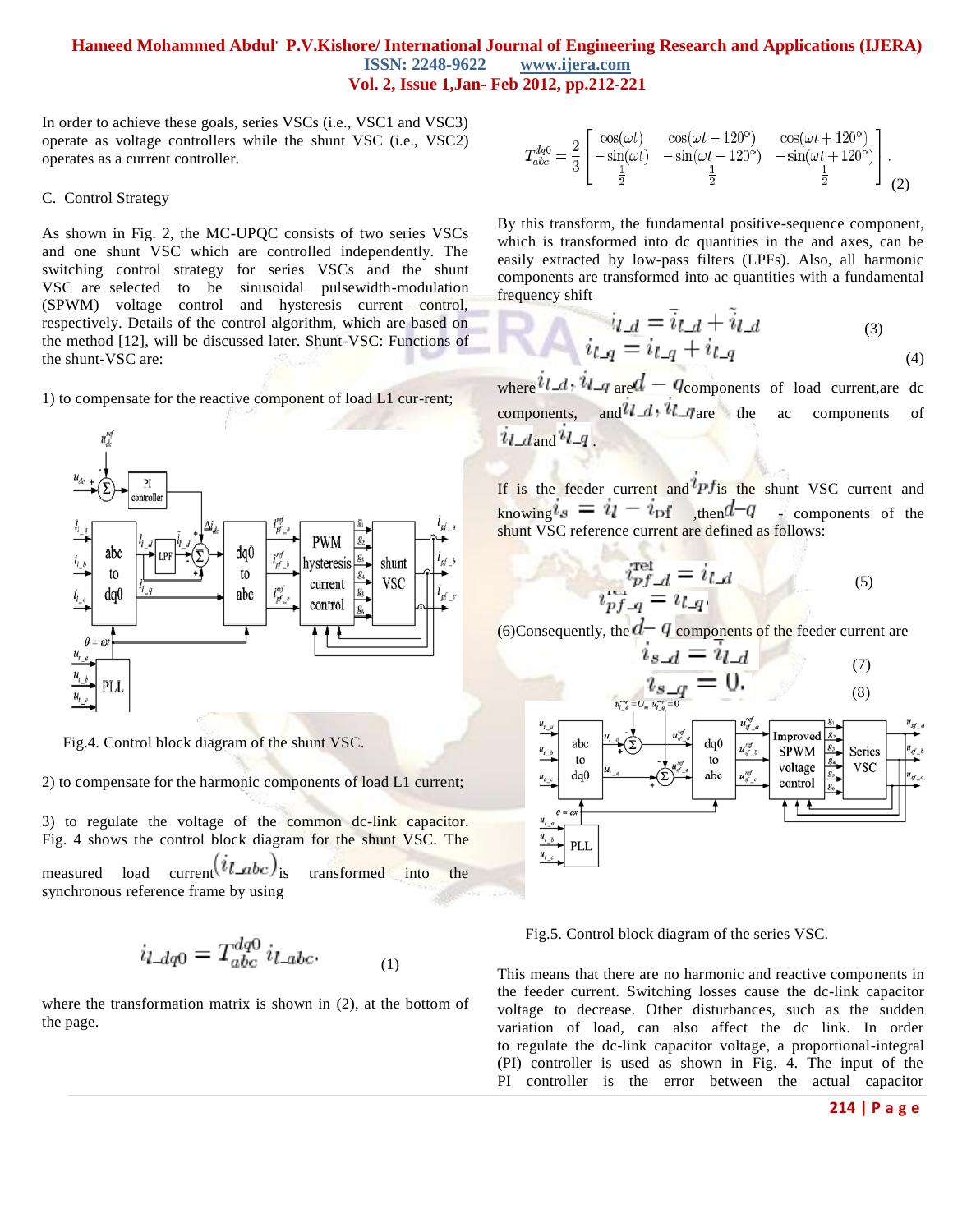voltage  $(u_{dc})$  and its reference value  $(u_{dc}^{\text{ref}})$ The output of the PI controller (i.e.,  $\Delta u$  is added to the component of the shunt-VSC reference current to form a new reference current as follows:

$$
\begin{cases}\n i_{pf\_d}^{\text{ref}} = \tilde{i}_{l\_d} + \Delta i_{dc} \\
 i_{pf\_q}^{\text{ref}} = i_{l\_q}\n\end{cases}.
$$
\n(9)

As shown in Fig. 4, the reference current in (9) is then transformed back into the *abc* reference frame. By using PWM hysteresis current control, the output-compensating currents in each phase are obtained

$$
T_{pf\_abc}^{\text{ref}} = T_{dq0}^{abc} T_{pf\_dq0}^{\text{ref}} \cdot (T_{dq0}^{abc} = T_{abc}^{dq0^{-1}}).
$$
 (10)

Series-VSC: Functions of the series VSCs in each feeder are: 1) to mitigate voltage sag and swell;

2) to compensate for voltage distortions, such as harmonics; 3) to compensate for interruptions (in Feeder2 only).The control block diagram of each series VSC is shown in Fig. 5. The bus voltage is detected and then transformed into the synchronous reference frame using

 $u_{t,dq0} = T_{abc}^{dq0} u_{t,abc} = u_{t1p} + u_{t1n} + u_{t10} + u_{th}.$  (11) where

$$
\begin{cases}\nu_{t1p} = [u_{t1p-d} & u_{t1p-q} & 0]^T \\
u_{t1n} = [u_{t1n-d} & u_{t1n-q} & 0]^T \\
u_{t10} = [0 & 0 & u_{00}]^T \\
u_{th} = [u_{th-d} & u_{th-q} & u_{th-0}]^T\n\end{cases}.
$$
\n(12)

 $u_{t1p}, u_{t1n}$  and  $u_{t10}$  are fundamental frequency positive-, negative-, and zero-sequence components, respectively, and is the harmonic component of the bus voltage.

According to control objectives of the MC-UPQC, the load voltage should be kept sinusoidal with a constant amplitude even if the bus voltage is disturbed. Therefore, the expected load voltage in

the synchronous 
$$
dq0
$$
  
there are the same values of the same values of the same values.

$$
u_{l\_dq0}^{\exp} = T_{abc}^{dq0} u_{l\_abc}^{\exp} = \begin{bmatrix} U_m \\ 0 \\ 0 \end{bmatrix}
$$
 (13) The

compensating reference voltage in the synchronous reference exp

frame  $u_{l\_abc}$  is defined as

$$
u_{l\_abc}^{\exp} = \begin{bmatrix} U_m \cos(\omega t) \\ U_m \cos(\omega t - 120^\circ) \\ U_m \cos(\omega t + 120^\circ) \end{bmatrix}.
$$
 (14)

where the load voltage in the *abc* reference frame( defined as

$$
u_{\rm sf-dq0}^{\rm ref} = u_{t-dq0} - u_{t-dq0}^{\rm exp}.
$$
 (15)

This means  $u_{t1p-d}$  in (12) should be maintained at  $U_m$ 

while all other unwanted components must be eliminated. The compensating reference voltage in (15) is then transformed back into the abc reference frame. By using an improved SPWM voltage control technique (sine PWM control with minor loop feedback) [8], the output compensation voltage of the series VSC can be obtained.

#### **III. POWER-RATING ANALYSIS OF THE MC-UPQC**

The power rating of the MC-UPQC is an important factor in terms of cost. Before calculation of the power rating of each VSC in the MC UPQC structure, two models of a UPQC are analyzed and the best model which requires the minimum power rating is considered. All voltage and current phasors used in this section are phase quantities at the fundamental frequency.

There are two models for a UPQC—quadrature compensation (UPQC-Q) and in phase compensation (UPQC-P). In the quadrature compensation scheme, the injected voltage by the series-VSC maintains a quadrature advance relationship with the supply current so that no real power is consumed by the series VSC at steady state. This is a significant advantage when UPQC mitigates sag conditions. The series VSC also shares the voltampere reactive (VAR) of the load along with the shunt-VSC, reducing the power rating of the shunt-VSC.

Fig.6 shows the phasor diagram of this scheme under a typical load power factor condition with and without a voltage sag. When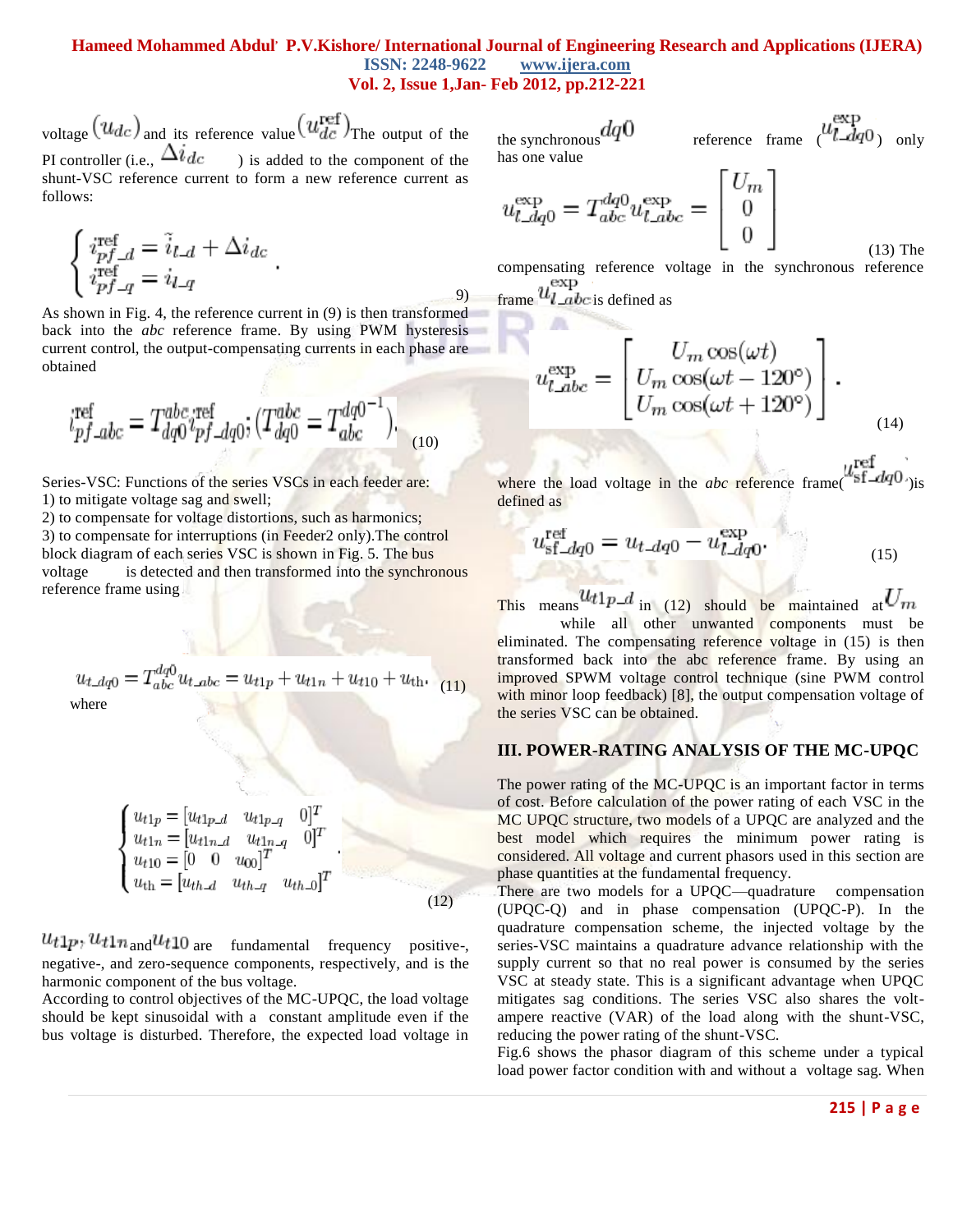the bus voltage is at the desired value  $(U_l = U_t = U_0)_{h}$ series-injected voltage  $(U_{\text{sf}})$  is zero [Fig. 6(a)]. The shunt VSC injects the reactive component of load current

resulting in unity input-power factor. Furthermore, the shunt VSC compensates for not only the reactive component, but also the harmonic components of the load current. For sag compensation in this model, the quadrature series voltage injection is needed as shown in Fig. 6(b). The shunt VSC injects  $I_c$  in such a way that



Fig.6.Phasor diagram of quadrature compensation.(a) Without voltage sag.(b) With voltage sag.



Fig.7.Phasor diagram of in phase compensation (supply voltage sag).

the active power requirement of the load is only drawn from the utility which results in a unity input-power factor. In an inphase compensation scheme, the injected voltage is in phase with the supply voltage when the supply is balanced. By virtue of in phase injection, series VSC will mitigate the voltage sag condition by minimum injected voltage. The phasor diagram of Fig. 7 explains the operation of this scheme in case of a voltage sag.

A comparison between inphase (UPQC-P) and quadrature (UPQC-Q) models is made for different sag conditions and load power factors in [13]. It is shown that the power rating of the shunt-VSC in the UPQC-Q model is lower than that of the UPQC-P, and the power rating of the series-VSC in the UPQC-P model is lower than that of the UPQC-Q for a power factor of less than or equal to 0.9. Also, it is shown that the total power rating of UPQC-Q is lower than that of UPQC-P where the VAR demand of the load is high.

As discussed in Section II, the power needed for interruption compensation in Feeder2 must be supplied through the shunt VSC in Feeder1 and the series VSC in Feeder2. This implies that power

ratings of these VSCs are greater than that of the series one in Feeder1. If quadrature compensation in Feeder1 and in phase compensation in Feeder2 are selected, then the power rating of the shunt VSC and the series VSC (in Feeder2) will be reduced. This is an important criterion for practical applications.

Based on the aforementioned discussion, the power-rating calculation for the MC-UPQC is carried out on the basis of the linear load at the fundamental frequency. The parameters in Fig. 6 are corrected by adding suffix "1," indicating Feeder1, and the parameters in Fig. 7 are corrected by adding suffix "2," indicating Feeder2. As shown in Figs. 6 and 7, load voltages in both feeders are kept constant at  $U_0$  regardless of bus voltages variation, and the load currents in both feeders are assumed to be constant at their

rated values (i.e.,  $I_{01}$  and  $I_{02}$ , respectively)

$$
U_{l1} = U_{l2} = U_0
$$
\n<sup>(16)</sup>

$$
\begin{cases} I_{11} = I_{01} \\ I_{12} = I_{02} \end{cases} . \tag{17}
$$

If the MC-UPQC is lossless, the active power demand sup-plied by Feeder1 consists of two parts:

1) the active power demand of load in Feeder1;

2) the active power demand for sag and interruption compensation in Feeder2.

Thus, Feeder1 current can be found as  
\n
$$
U_{t1}I_{s1} = U_{t1}I_{l1} \cos \varphi_1 + U_{s1}I_{l2} \cos \varphi_2
$$
\n
$$
(1-x_1)U_0I_{s1} = U_0I_{01} \cos \varphi_1 + x_2U_0I_{02} \cos \varphi_2
$$
\n
$$
(1-x_1)I_{s1} = I_{01} \cos \varphi_1 + x_2I_{02} \cos \varphi_2
$$
\n
$$
I_{s1} = \frac{I_{01} \cos \varphi_1}{(1-x_1)} + \frac{x_2I_{02} \cos \varphi_2}{(1-x_1)}
$$
\n
$$
(1-x_1) \qquad (1-x_1)
$$
\n(21)

From Fig. 6, the voltage injected by the series VSC in Feeder1 can be written as in (22) and, thus, the power rating of this converter

$$
U_{\text{sf1}} = U_{t1} \tan \theta = U_0 (1 - x_1) \tan \theta
$$
  
\n
$$
U_{\text{sf1}} = U_{t1} \tan \theta = U_0 (1 - x_1) \tan \theta
$$
  
\n
$$
S_{\text{VSC1}} = 3U_{\text{sf1}} I_{s1} = 3U_0 (1 - x_1) \tan \theta
$$
  
\n
$$
\times \left( \frac{I_{01} \cos \varphi_1}{1 - x_1} + \frac{x_2 I_{02} \cos \varphi_2}{1 - x_1} \right).
$$
 (23)

The shunt VSC current is divided into two parts.

1) The first part (i.e., ) compensates for the reactive component (and harmonic components) of Feeder1 current and can be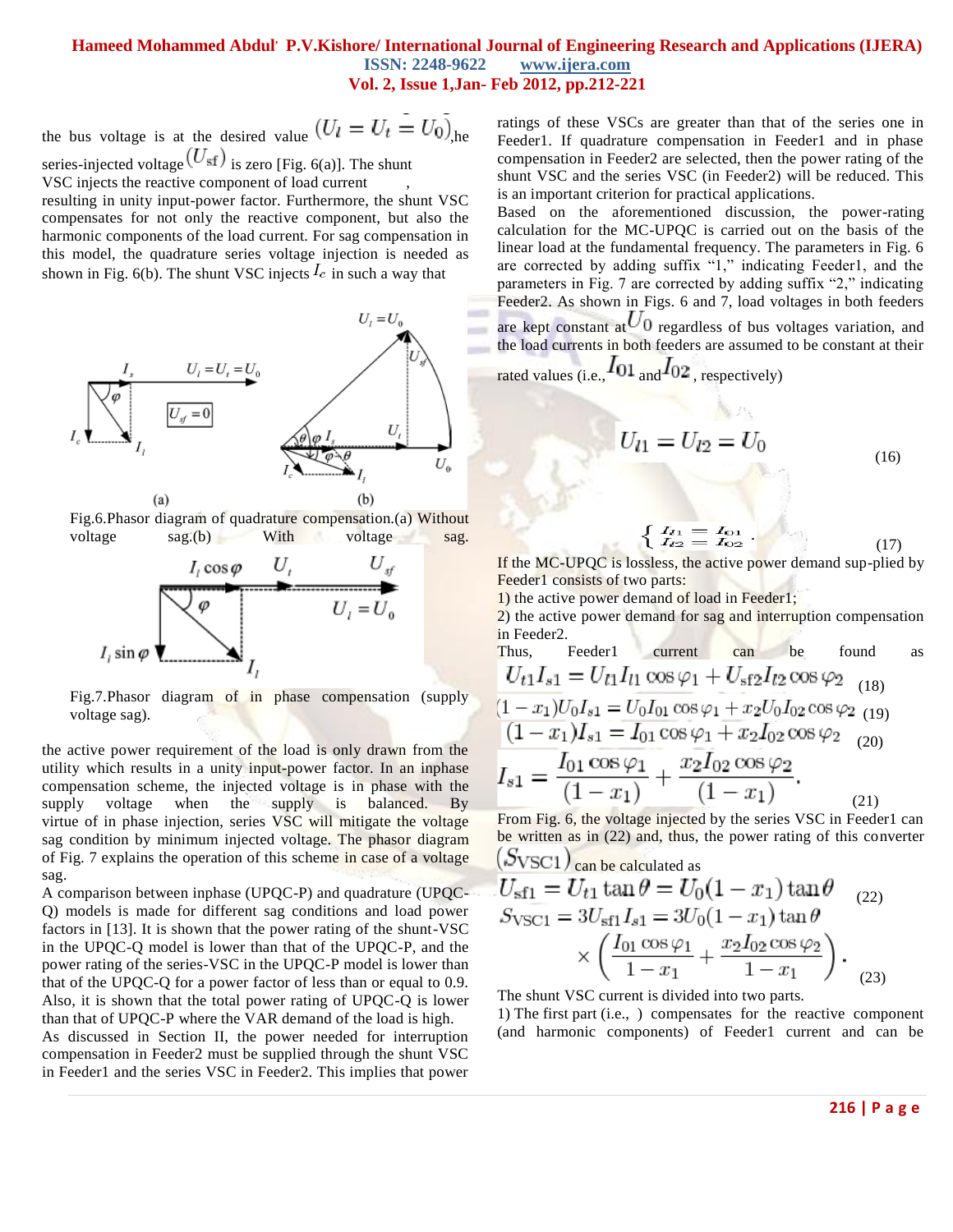calculated from Fig. 6 as  
\n
$$
I_{c1} = \sqrt{I_{l1}^2 + I_{s1}^2 - 2I_{l1}I_{s1}\cos(\varphi_1 - \theta)}
$$
\n
$$
= \sqrt{I_{01}^2 + I_{s1}^2 - 2I_{01}I_{s1}\cos(\varphi_1 - \theta)}
$$
\n(24)

where is calculated in (21). This part of the shunt VSC current only exchanges reactive power (Q) with the system. 2) The second part provides the real power (P), which is needed for a sag or interruption compensation in Feeder2. Therefore, the power rating of the shunt VSC can be calculated as  $S_{\text{VSC2}} = 3U_{l1}I_{\text{pf}} = 3\sqrt{Q^2 + P^2}$ 

$$
= 3\sqrt{(U_{l1}I_{c1})^2 + (U_{\text{sf2}}I_{l2}\cos\varphi_2)^2}
$$
  
= 
$$
3U_0\sqrt{I_{c1}^2 + (x_2I_{02}\cos\varphi_2)^2}
$$
 (25)

where is calculated in  $(24)$ .

Finally, the power rating of the series-VSC in Feeder2 can be calculated by (26). For the worst case scenario (i.e., interruption

$$
S_{\text{VSC3}} = 3U_{\text{sf2}}I_{l2} = 3x_2U_0I_{02}.
$$
\n
$$
(26)
$$



Fig.8.BUS1 voltage, series compensating voltage, and load voltage in Feeder1.

 **IV. SIMULATION RESULTS**

The proposed MC-UPQC and its control schemes have been tested through extensive case study simulations using PSCAD/ EMTDC. In this section, simulation results are presented, and the performance of the proposed MC-UPQC system is shown. A. Distortion and Sag/Swell on the Bus Voltage

Let us consider that the power system in Fig. 2 consists of two three-phase three-wire 380(v) (rms, L-L), 50-Hz utilities. The  $BUS1}(u_{t1})$  voltage contains the seventh-order harmonic with a value of 22%, and the BUS2 voltage  $(u_{t2})$  contains the fifth-order harmonic with a value of 35%. The BUS1 voltage contains25% sag between  $0.1 \text{ s} < t < 0.2 \text{ s}$  and 20% swell between  $0.28 \leq t \leq 0.3$  s. The BUS2 voltage contains 35% sag between  $0.15 \text{ s} < t < 0.25 \text{s}$  and 30% swell between  $3.25 \leq t \leq 0.5$  s. The nonlinear/sensitive load L1 is a three-phase rectifier load which supplies an RC load of 10  $\Omega$  and 30  $\mu$  F. Finally, the critical load L2 contains a balanced RL load of 10  $\Omega$  and 100mH.

The MC-UPQC is switched on at  $t=$  0.02s. The BUS1 voltage, the corresponding compensation voltage injected by VSC1, and finally load L1 voltage are shown in Fig. 8. In all figures, only the phase waveform is shown for simplicity.

Similarly, the BUS2 voltage, the corresponding compensation voltage injected by VSC3, and finally, the load L2 voltage are shown in Fig. 9. As shown in these figures, distorted voltages of BUS1 and BUS2 are satisfactorily compensated for across the loads L1 and L2 with very good dynamic response.

The nonlinear load current, its corresponding compensation current injected by VSC2, compensated Feeder1 current, and, finally, the dc-link capacitor voltage are shown in Fig. 10. The distorted nonlinear load current is compensated very well, and

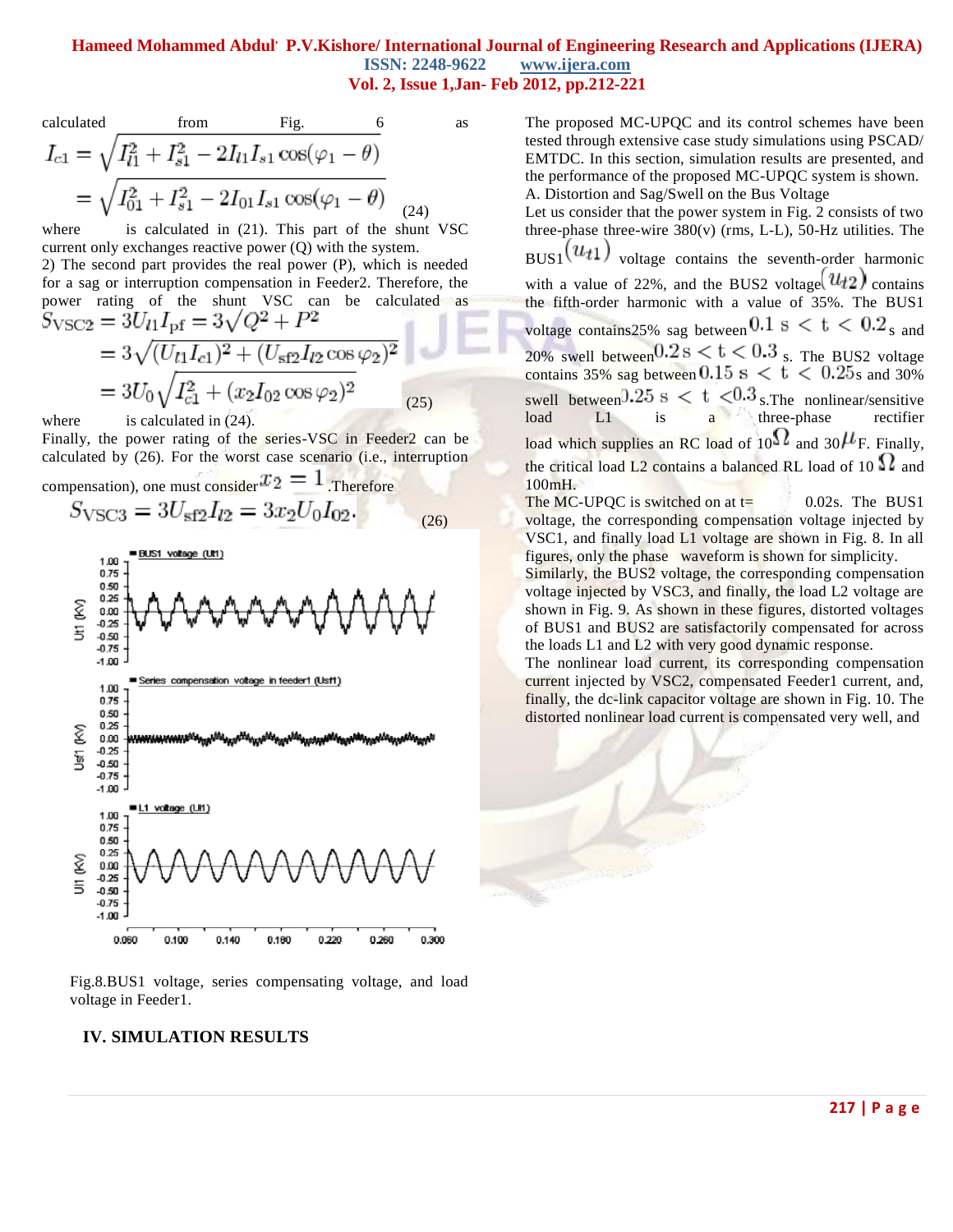×



Fig. 9.BUS2 voltage, series compensating voltage, and load voltage in Feeder2.



Fig.10. Nonlinear load current, compensating current, Feeder1 current, and capacitor voltage.the total harmonic distortion (THD) of the feeder current is reduced from 28.5% to less than 5%. Also, the dc voltage regulation loop has functioned properly under all disturbances, such as sag/swell in both feeders.

#### B. Upstream Fault on Feeder2

When a fault occurs in Feeder2 (in any form of L-G, L-L-G, and L-L-L-G faults), the voltage across the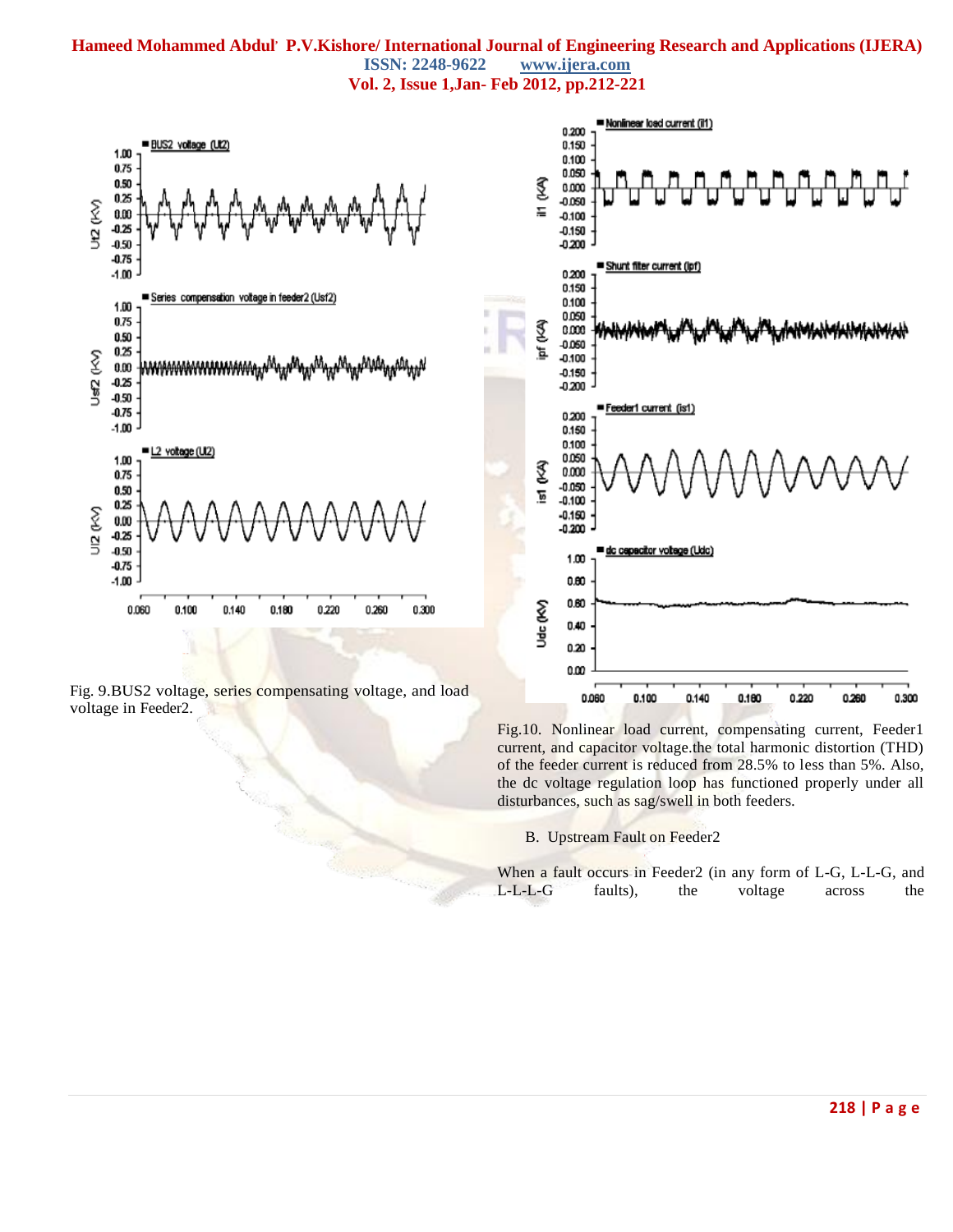sensitive/critical



Fig. 11. Simulation results for an upstream fault on Feeder2: BUS2 voltage, compensating voltage, and loads L1 and L2 voltages.

load L<sub>2</sub> is involved in sag/swell or interruption. This voltage imperfection can be compensated for by VSC2.

In this case, the power required by load L2 is supplied through VSC2 and VSC3. This implies that the power semiconductor switches of VSC2 and VSC3 must be rated such that total power transfer is possible. This may increase the cost of the device, but the benefit that may be obtained can offset the expense.In the proposed configuration, the sensitive/critical load on Feeder2 is fully protected against distortion, sag/swell, and interruption. Furthermore, the regulated voltage across the sensitive load on Feeder1 can supply several customers who are also protected against distortion, sag/swell, and momentary interruption. Therefore, the cost of the MC-UPQC must be balanced against the cost of interruption, based on reliability indices, such

as the customer average interruption duration index (CAIDI) and customer average interruption frequency index (CAIFI). It is expected that the MC-UPQC cost can be recovered in a few years by charging higher tariffs for the protected lines.The performance of the MC-UPQC under a fault condition on Feeder2 is tested by applying a three-phase fault to ground on Feeder2 between  $0.3 \text{ s} < t < 0.4 \text{ s}$ . Simulation results are shown in Fig. 11.

#### C. Load Change

To evaluate the system behavior during a load change, the nonlinear load L1 is doubled by reducing its resistance to half at t=0.5s. The other load, however, is kept unchanged. The system response is shown in Fig. 12. It can be seen that as load L1 changes, the load voltages and remain undisturbed,



Fig.12. Simulation results for load change: nonlinear load current, Feeder1 current, load L1 voltage, load L2 voltage, and dc-link capacitor voltage.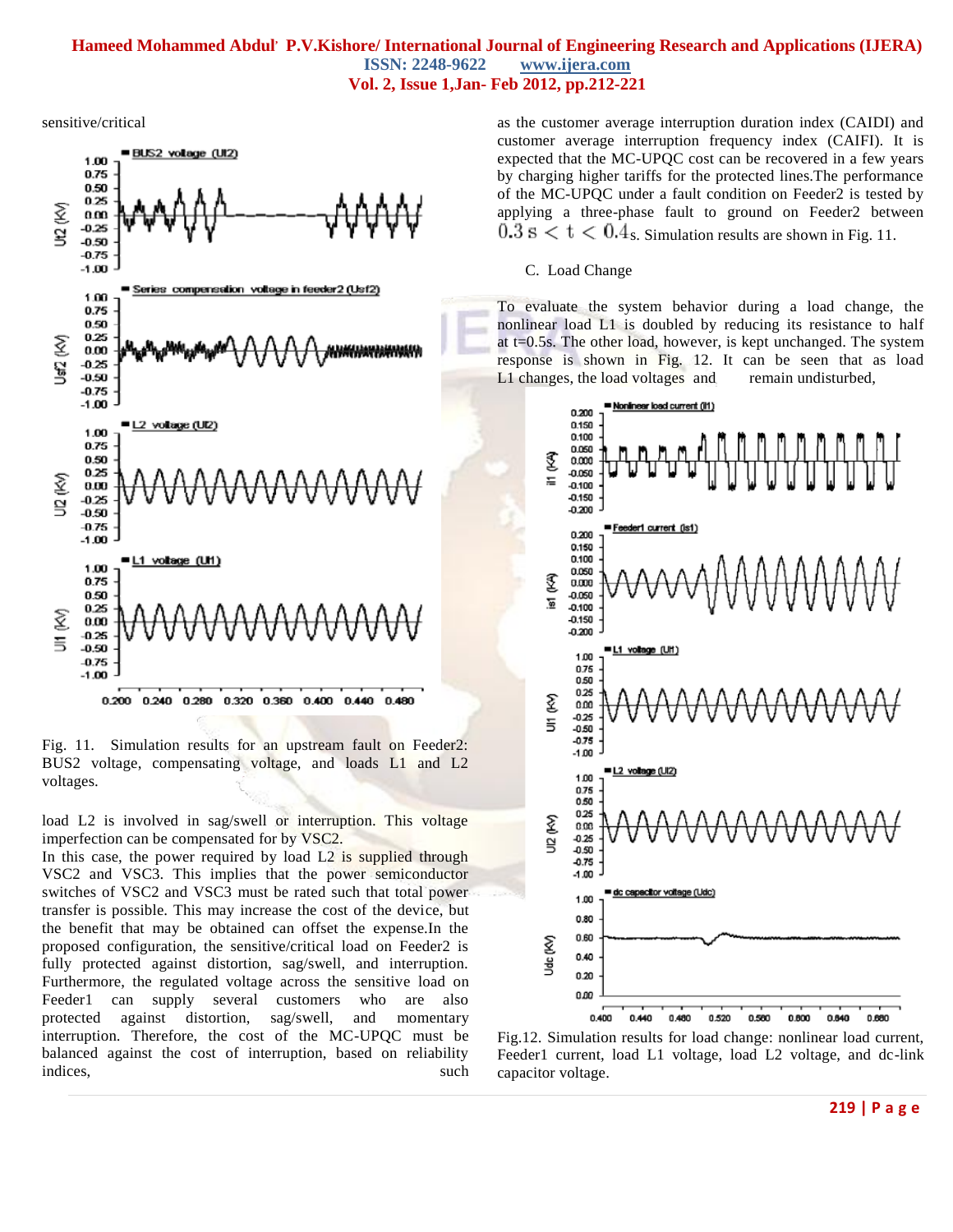the dc bus voltage is regulated, and the nonlinear load current is compensated.

#### D. Unbalance Voltage

The control strategies for shunt and series VSCs, which are introduced in Section II, are based on the  $d-q$  method. They are capable of compensating for the unbalanced source voltage and unbalanced load current. To evaluate the control system capability for unbalanced voltage compensation, a new simulation is performed. In this new simulation, the BUS2 voltage and the harmonic components of BUS1 voltage are similar to those given in Section IV. However, the fundamental component of the BUS1 voltage  $(U_{t1}, \text{fundamental})_{\text{is}}$  an unbalanced three-phase voltage with an unbalance factor  $(U_-/U_+)$  of 40%. This unbalance voltage is given by

$$
U_{t1, \text{fundamental}} = \begin{bmatrix} 0.31 \cos(\omega t + 46^{\circ}) \\ 0.31 \cos(\omega t - 106^{\circ}) \\ 0.155 \cos(\omega t - 210^{\circ}) \end{bmatrix}
$$
 (27)

The simulation results for the three-phase BUS1 voltage, series compensation voltage, and load voltage in feeder 1 are shown in Fig. 13. The simulation results show that the harmonic components and unbalance of BUS1 voltage are compensated





for by injecting the proper series voltage. In this figure, the load voltage is a three-phase sinusoidal balance voltage with regulated amplitude.

#### **V**. **CONCLUSION**

In this paper, a new configuration for simultaneous compensation of voltage and current in adjacent feeders has been proposed. The new configuration is named multi converter unified powerquality conditioner (MC-UPQC). Compared to a conventional UPQC, the proposed topology is capable of fully protecting critical and sensitive loads against distortions, sags/swell, and interruption in two-feeder systems. The idea can be theoretically extended to multibus/multi feeder systems by adding more series VSCs. The performance of the MC-UPQC is evaluated under various disturbance conditions and it is shown that the proposed MC-UPQC offers the following advantages:

1) power transfer between two adjacent feeders for sag/swell and interruption compensation;

2) compensation for interruptions without the need for a battery storage system and, consequently, without storage capacity limitation;

3)sharing power compensation capabilities between two adjacent feeders which are not connected.

### **REFERENCES**

[1] D. D.Sabin and A.Sundaram, "Quality enhances reliability," IEEE Spectr.vol. 33, no. 2, pp. 34-41, Feb. 1996.

[2] M.Rastogi, R.Naik, and N. Mohan, "A comparative evaluation of harmonic reduction techniques in three-phase utility interface of power electronic loads," IEEE Trans. Ind. Appl., vol. 30, no. 5, pp. 1149-1155, Sep./Oct. 1994.

[3] F.Z.Peng, "Application issues of active power filters," IEEE Ind. Appl. Mag., vol. 4, no. 5, pp. 21-30, Sep../Oct.1998.

[4] H.Akagi, "New trends in active filters for power conditioning," IEEE Trans. Ind. Appl., vol. 32, no. 6, pp. 13121322, Nov./Dec. 1996.

[5]L.Gyugyi, C.D.Schauder, S.L.Williams, T.R.Rietman, D.R.Torjerson, and A.Edris, "Theunified power flow controller: A new approach to power transmission control," IEEE Trans. Power Del., vol. 10, no. 2, pp. 1085-1097, Apr. 1995

[6] H. Fujita and H. Akagi, "The unified power quality conditioner: Theintegration of series and shunt active filters," IEEE Trans. Power Elec-tron., vol. 13, no. 2, pp. 315-322, Mar. 1998.